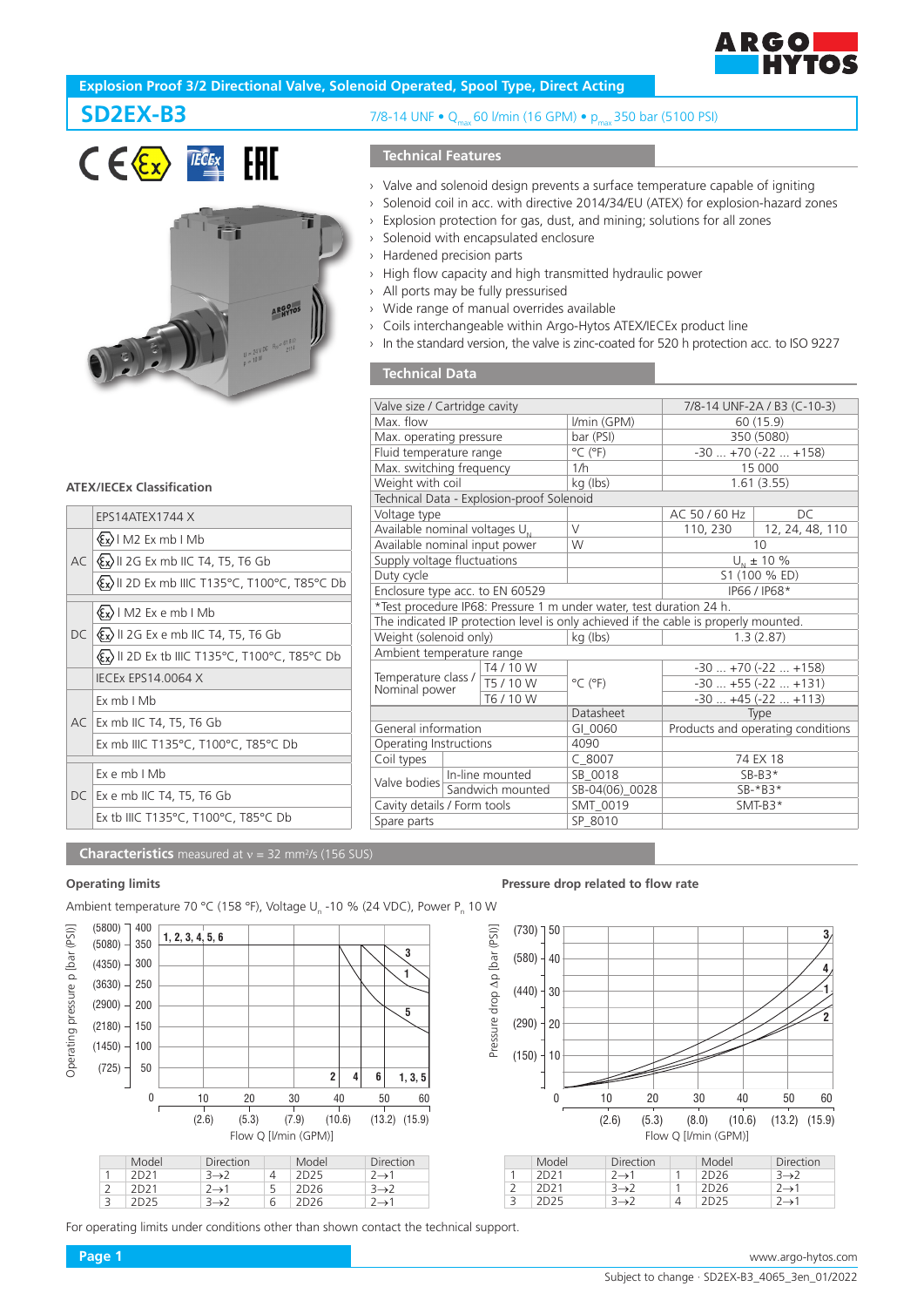



## **Manual Override** in millimeters (inches)



In case of solenoid malfunction or power failure, the spool of the valve can be shifted by manual override. For alternative manual overrides contact our technical support.

## **Ordering Code**

| <b>Explosion proof 3/2 directional</b><br>valve, solenoid operated, spool<br>type direct acting                              | <b>SD2EX - B3 / H</b> |                                  |                |        |                      | B<br>$\overline{a}$ | No designation<br>Е                                                                                                                                          | <b>Certifications of valve</b><br>ATEX, IECEX<br>A IECEx for Australia and New Zealand<br>EAC for EAEU* States                                 |
|------------------------------------------------------------------------------------------------------------------------------|-----------------------|----------------------------------|----------------|--------|----------------------|---------------------|--------------------------------------------------------------------------------------------------------------------------------------------------------------|------------------------------------------------------------------------------------------------------------------------------------------------|
| Valve cavity<br>7/8-14 UNF (C-10-3)                                                                                          |                       |                                  |                |        |                      |                     |                                                                                                                                                              | <b>Surface treatment</b><br>zinc-coated (ZnNi), ISO 9227 (520 h)                                                                               |
| Model<br>High performance                                                                                                    |                       |                                  |                |        |                      |                     | No designation                                                                                                                                               | <b>Seals</b><br><b>NBR</b>                                                                                                                     |
| Model / Symbol                                                                                                               | 2D21                  |                                  |                |        | M7<br>M <sub>9</sub> | No designation      |                                                                                                                                                              | <b>Manual override</b><br>standard<br>detent assembly<br>without manual override                                                               |
|                                                                                                                              | 2D25                  |                                  |                | 3<br>8 |                      |                     | No designation (only for DC)<br>(AC and DC version)<br>(AC and DC version)                                                                                   | Cable length<br>without cable<br>3 <sub>m</sub><br>8 m                                                                                         |
|                                                                                                                              | 2D26                  |                                  | A <sub>4</sub> |        |                      |                     |                                                                                                                                                              | Temperature class - solenoid nominal input power<br>$class T4 - 10W$                                                                           |
| DC voltage<br>connection box + cable gland<br>12 V DC / 0.75 A<br>24 V DC / 0.39 A<br>48 V DC / 0.19 A<br>110 V DC / 0.094 A |                       | 01200<br>02400<br>04800<br>11000 | A6             |        |                      |                     | *EAEU= Eurasian Economic Union, certificate according<br>to TR TS 012/2011 valid for the Russian Federation, Belarus,<br>Armenia, Kazakhstan and Kyrgyzstan. | class T6 (T5) - 10W                                                                                                                            |
| <b>AC</b> voltage<br>50/60 Hz, fix installed cable<br>110 V AC / 0.112 A                                                     |                       | 11050                            |                |        |                      |                     |                                                                                                                                                              | Besides the shown, commonly used valve versions other special models<br>are available. Contact our technical support for their identification, |

**23050**

feasibility and operating limits.

www.argo-hytos.com **Page 2**

230 V AC / 0.052 A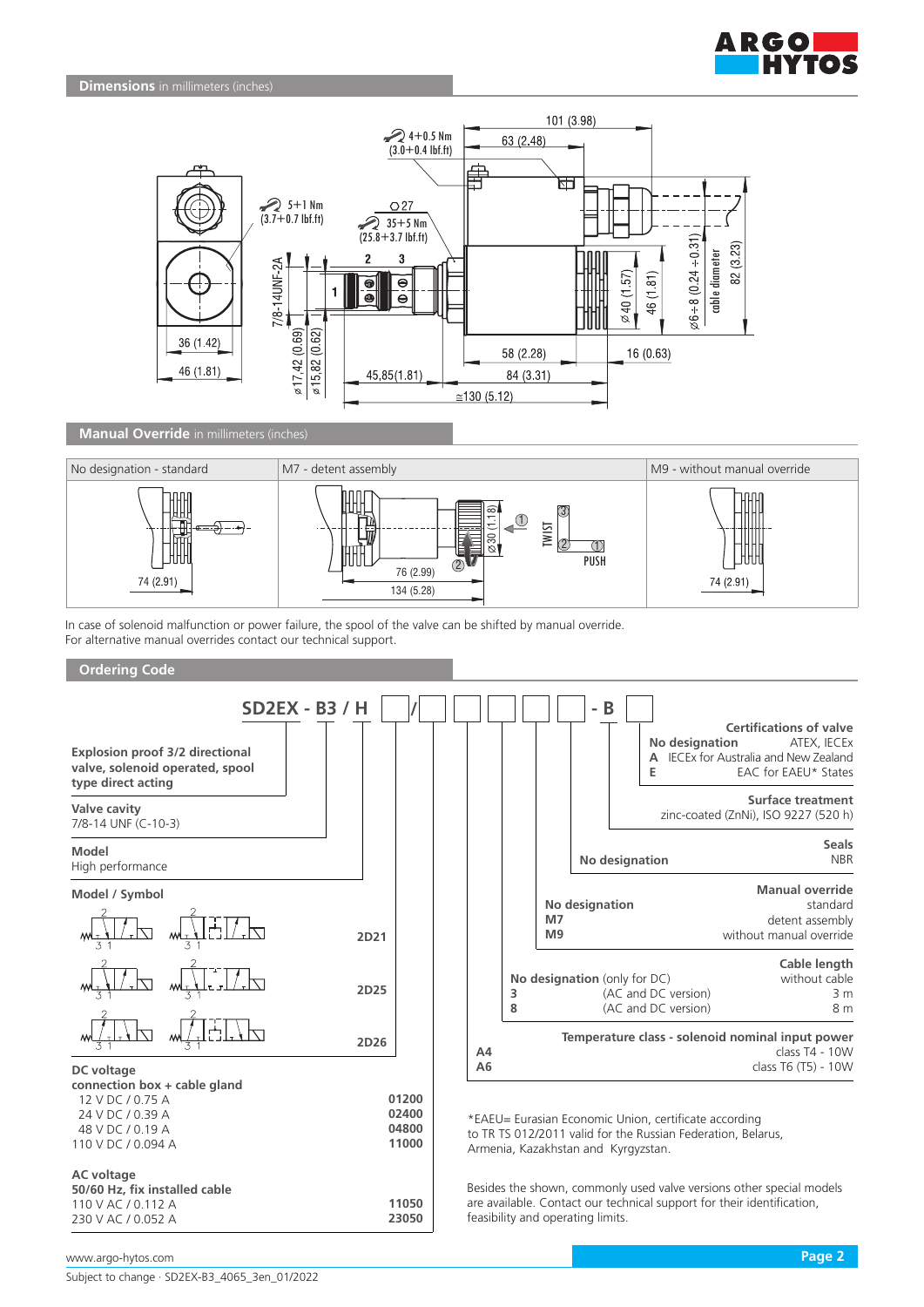

### **Marking of solenoid**



### **Marking of non-electrical part of valve**

## **ATEX / IECEx EAC**



## **Group I (Mining)**

| ☜<br>$\mathbf{L}$<br>M <sub>2</sub><br>Ex e mb<br>Mb | ATEX mark of conformity to the 2014/34/EU directive and to the applicable technical norms<br>Group I for mines<br>High protection - equipment category<br>Type of protection: e - increased safety, mb - encapsulated<br>Gas group (methane)<br>Equipment protection level - high level protection for explosive atmosphere |
|------------------------------------------------------|-----------------------------------------------------------------------------------------------------------------------------------------------------------------------------------------------------------------------------------------------------------------------------------------------------------------------------|
| Group II                                             |                                                                                                                                                                                                                                                                                                                             |
| ☜                                                    | ATEX mark of conformity to the 2014/34/EU directive and to the applicable technical norms                                                                                                                                                                                                                                   |
| II 2G                                                | Solenoid for surface plants with gas and vapors environment for zones 1 and 2                                                                                                                                                                                                                                               |
| II 2D                                                | Solenoid for surface plants with dust environment for zones 21 and 22                                                                                                                                                                                                                                                       |
| Ex e mb                                              | Type of protection: e - increased safety, mb - encapsulated                                                                                                                                                                                                                                                                 |
| Ex tb                                                | Type of protection: tb - protection by enclosure                                                                                                                                                                                                                                                                            |
| IIC.                                                 | Equipment suitable for substances (gas) of all group                                                                                                                                                                                                                                                                        |
| IIIC                                                 | Equipment suitable for all kinds of dust                                                                                                                                                                                                                                                                                    |
| <b>T6/T4</b>                                         | Temperature class (maximum solenoid surface temperature)                                                                                                                                                                                                                                                                    |
| T85/T135                                             | Maximum solenoid surface temperature                                                                                                                                                                                                                                                                                        |
| Gb                                                   | Equipment protection level - high level protection for explosive gas atmosphere                                                                                                                                                                                                                                             |
| Db                                                   | Equipment protection level - high level protection for explosive dust atmosphere                                                                                                                                                                                                                                            |